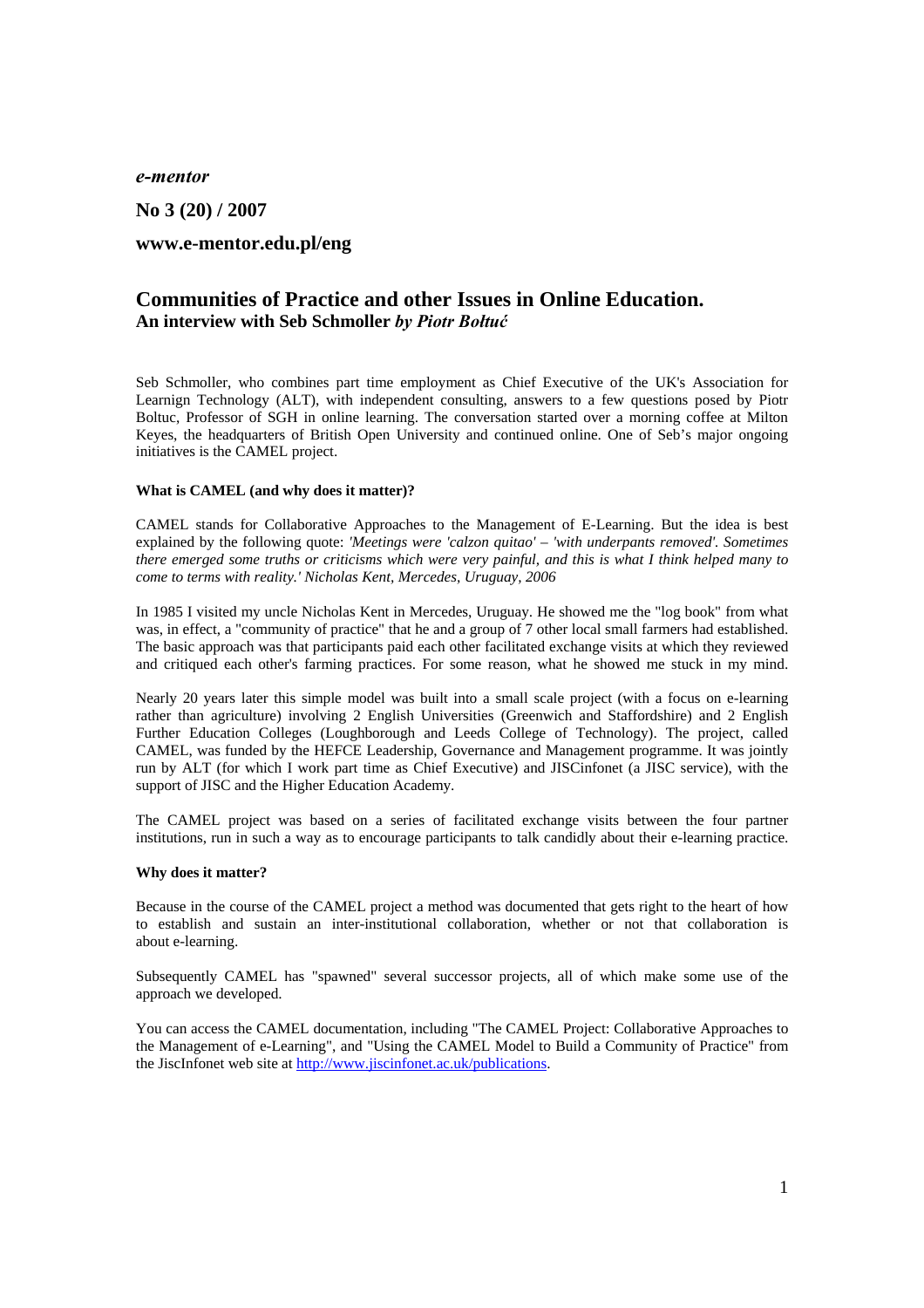### **Does it mean that the now famous communities of practice originate from CAMEL, and indirectly from your uncle, the farmer in Uruguay?**

If only! Etienne Wenger is, I believe, the original main proponent of communities of practice, but like all the best ideas they are usually a refinement of something that is fairly obvious and already happening in some form or other. But, yes, CAMEL and its "spawnings" did derive from the activities of my uncle and his group of Uruguayan farmers.

#### **How would you define a community of practice and what would its main goals and methods be?**

I am with Etienne Wenger on a community of practice being "a group of practitioners", "who share similar challenges", "interact regularly, learn from and with each other", and "improve their ability to address their challenges".

I think the fourth point captures well the goal of a COP i.e. "in this COP we will jointly improve our individual and possibly collective ability to deal with the challenges we face".

As for methods, there is no clear-cut single answer to this question except in so far as the COP needs to: 1. engage in dialogue over a protracted period (whether virtual or face to face, synchronous or asynchronous);

2. have a plan of work or at least a commonly accepted process for its members to engage in it;

3. operate under some ground rules, of which one key one is that members will "put their cards on the table" and act as each others' critical friends.

## **Let us move from CAMEL to broader issues of online education. As someone who has been observing the world of on-line distance learning for many years, and as the Chief Executive of the Association for Learning Technology, what do you see as the main goals and challenges of online education? Is quality assurance one of those challenges?**

I think there are 3 main challenges in addition to quality assurance. Firstly, to keep online learning in perspective. There are plenty of "snake-oil sellers" urging the use of this or that technology or tool, when the simplicity and reliability of plain old email, well-designed web pages, along with authentic and relevant tasks are difficult to improve upon. Secondly to ensure that teachers involved in the delivery of online education are properly trained both in teaching at a distance and in teaching online. A third challenge is to manage the transition between institutional provision of most if not all of the tools, content, and services that support an on-line course, and external provision, for example by Google or Wikipedia.

On quality assurance I am taken aback at how much this is not seen as an issue in itself. I had an involvement in the creation of British Standard "BS8426:2003 - A code of practice for e-support in elearning systems", which outlines some simple standards to use in the quality assurance (QA) of e-learning, and a method for applying these. Of course BS8426 is now showing its age a bit; but the uptake of it has been very limited. I've used it in the QA process and I know it is effective. Perhaps "not invented here" is the reason for poor uptake.

**Some people claim that all technologically sophisticated education is 'blended education' and that pure on campus education and pure online education are just extreme cases. There was at least some research showing that blended learning is able to combine what classroom learning and online learning do best and thereby increase learning outcomes by up to 20%. Yet, you are known as an opponent of blended learning.** 

It is the \*term\* "blended learning" that I dislike not learning that involves a mix of face-to-face and ITenabled methods! The reason I dislike the term is firstly that is smacks of "lowest common denominator" (think of blended whiskey!), and secondly because its use enables teachers to avoid facing up to the fact that using technology well to support learning requires them to change their practice: instead they can simply say "I'm using blended learning", make very little use of technology, and pretend that their